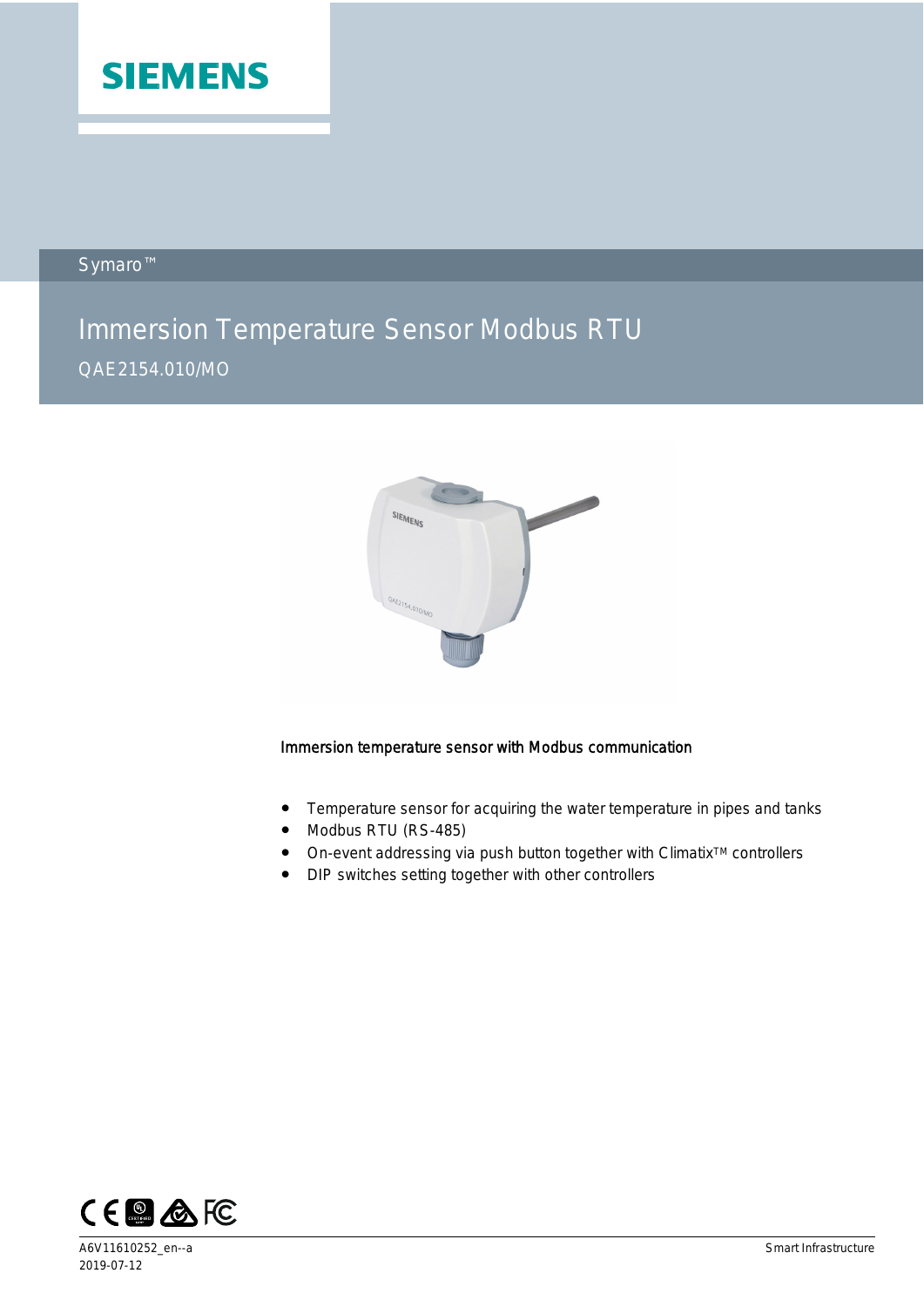| Use                            |                                                                                                                                                                                                                                                                                                       |                                                                                                                                                                                        |                                        |       |                           |                               |                |
|--------------------------------|-------------------------------------------------------------------------------------------------------------------------------------------------------------------------------------------------------------------------------------------------------------------------------------------------------|----------------------------------------------------------------------------------------------------------------------------------------------------------------------------------------|----------------------------------------|-------|---------------------------|-------------------------------|----------------|
|                                | The sensor is used in ventilation and air conditioning plants for:<br>Controlling or limiting the flow temperature<br>Limiting the return temperature<br>Controlling the domestic hot water (DHW) temperature                                                                                         |                                                                                                                                                                                        |                                        |       |                           |                               |                |
| <b>Function</b>                |                                                                                                                                                                                                                                                                                                       |                                                                                                                                                                                        |                                        |       |                           |                               |                |
|                                | The immersion temperature sensor acquires the temperature of the medium via its sensing<br>element whose resistance value changes as a function of the temperature. This change is<br>converted to a Modbus RS-485 output signal. The output signal corresponds to the selected<br>temperature range. |                                                                                                                                                                                        |                                        |       |                           |                               |                |
| <b>Technical design</b>        |                                                                                                                                                                                                                                                                                                       |                                                                                                                                                                                        |                                        |       |                           |                               |                |
|                                | Cable entry is made via the M16 cable entry gland (IP54) supplied with the sensor which can<br>be screwed into the housing. Immersion rod and housing are rigidly connected.                                                                                                                          |                                                                                                                                                                                        |                                        |       |                           |                               |                |
| <b>Type summary</b>            |                                                                                                                                                                                                                                                                                                       |                                                                                                                                                                                        |                                        |       |                           |                               |                |
|                                | <b>Product number</b>                                                                                                                                                                                                                                                                                 | SSN NO.                                                                                                                                                                                | Accessory                              |       | Immersion<br>length       | Operating voltage             | Output signal  |
|                                | QAE2154.010/MO                                                                                                                                                                                                                                                                                        | S55720-S465                                                                                                                                                                            | With clamp for<br>protection pocket 1) |       | 100 mm                    | AC 24 V ±20 %/<br>DC 13.535 V | Modbus RTU     |
| Ordering<br><b>Accessories</b> |                                                                                                                                                                                                                                                                                                       | <sup>1)</sup> Protection pocket needs to be ordered separately.<br>When ordering, please specify name and product number, for example: Immersion<br>temperature sensor QAE2154.010/MO. |                                        |       |                           |                               |                |
|                                | Accessories are not included with standard delivery.                                                                                                                                                                                                                                                  |                                                                                                                                                                                        |                                        |       |                           |                               |                |
|                                | Name                                                                                                                                                                                                                                                                                                  | Material                                                                                                                                                                               | Nominal<br>pressure                    |       | Type of sealing           | Immersion<br>length           | Type reference |
|                                | Protection<br>pocket                                                                                                                                                                                                                                                                                  | Brass (CuZn37)                                                                                                                                                                         | <b>PN10</b>                            | means | Threaded with sealing     | 100 mm                        | ALT-SB100      |
|                                | Protection<br>pocket                                                                                                                                                                                                                                                                                  | V4A (1.4571)                                                                                                                                                                           | <b>PN16</b>                            | means | Threaded with sealing     | 100 mm                        | ALT-SS100      |
|                                | Protection<br>pocket                                                                                                                                                                                                                                                                                  | V4A (1.4571)                                                                                                                                                                           | <b>PN40</b>                            |       | With flange for flat seal | 100 mm                        | ALT-SSF100     |
|                                | For other protection pocket accessories, see datasheet N1194.                                                                                                                                                                                                                                         |                                                                                                                                                                                        |                                        |       |                           |                               |                |
| <b>Notes</b>                   |                                                                                                                                                                                                                                                                                                       |                                                                                                                                                                                        |                                        |       |                           |                               |                |
| Engineering                    |                                                                                                                                                                                                                                                                                                       |                                                                                                                                                                                        |                                        |       |                           |                               |                |
|                                | If the nominal pressure exceeds PN10, protection pockets made of stainless steel (V4A) are<br>required. The temperature measuring range must be selected on the sensor, if required.                                                                                                                  |                                                                                                                                                                                        |                                        |       |                           |                               |                |

required. The temperature measuring range must be selected on the sensor, if required. Powering the sensor requires a transformer for safety extra low-voltage (SELV) with separate windings for 100 % duty. When sizing and protecting the transformer, comply with all local safety regulations.

When sizing the transformer, determine the power consumption of the room sensor. For correct wiring, see the datasheets of the devices with which the sensor is used. Observe permissible line lengths.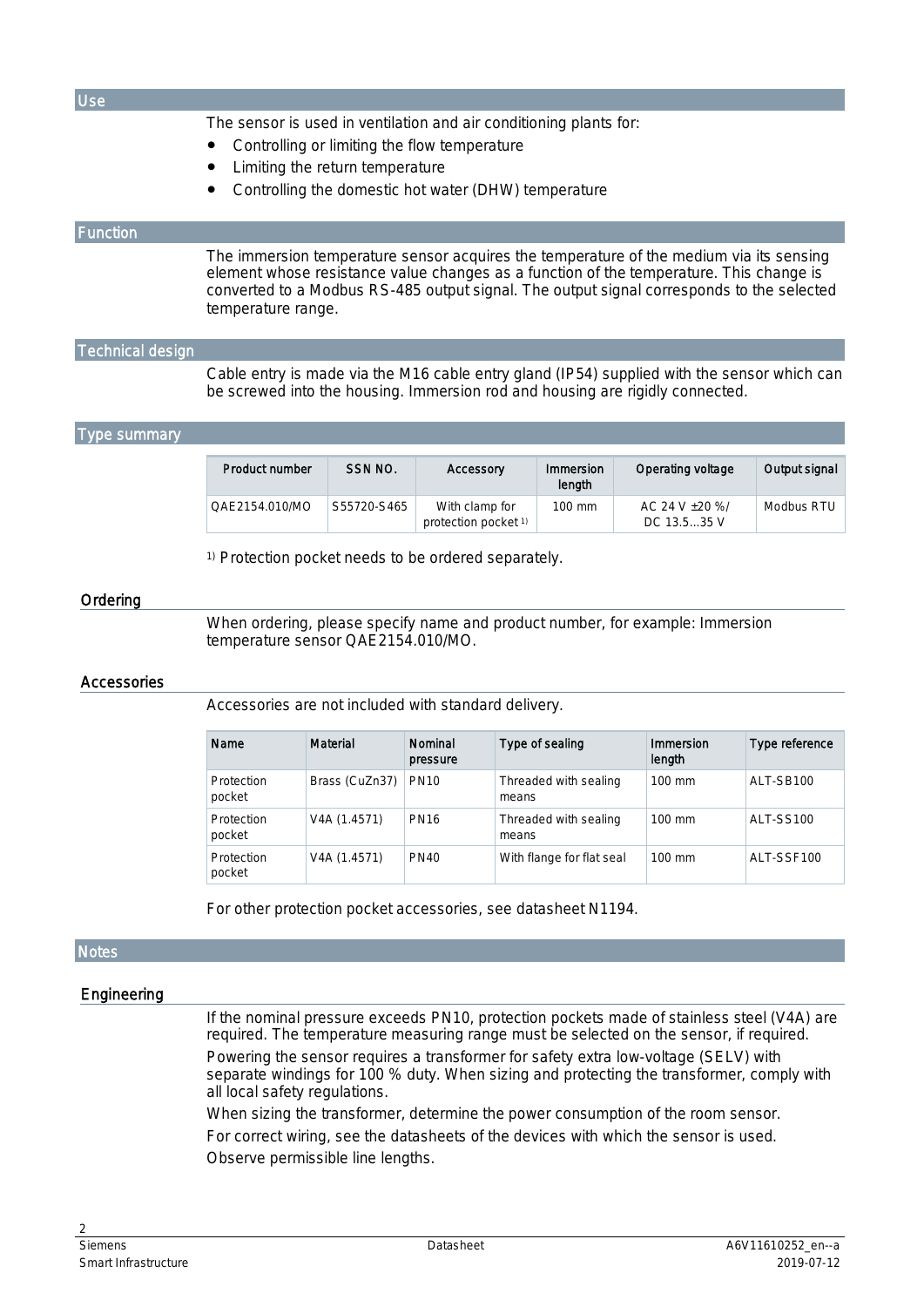### Cable routing and cable selection

Note that when routing cables, the longer the cables run side by side and the smaller the distance between them, the greater the electrical interference. Shielded cables must be used in environments with EMC problems.

Twisted pair cables are required for the secondary supply lines and the signal lines.

#### Mounting and installation

Depending on use, the sensor should be located as follows:

- For flow temperature control (heating flow):
	- Directly after the pump if the pump is located in the flow
	- 1.5 to 2 m after the mixing valve if the pump is located in the return
- For return temperature limitation:
	- In the return at a location where the temperature can be correctly acquired

The sensor should be installed in an elbow with the immersion rod or the protection pocket facing the direction of flow. The water must be well mixed where the temperature is acquired. This is downstream from the pump or, if the pump is mounted in the return, at least 1.5 m after the mixing point.

Mount the sensor so that the cable does not enter from the top.

For all sensors, the immersion length must be a minimum of 60 mm.

Do not cover the sensor with insulation.

To fit the sensor, a threaded fitting or T-piece G ½ must be welded into the pipe.

#### Mounting positions



Mounting



NOTICE! For sensors with non-sealing threaded nipples G ½, use a sealant with the threaded connection (for example, hemp, Teflon tape and so on).

## Mounting instructions

Mounting instructions are enclosed in the package.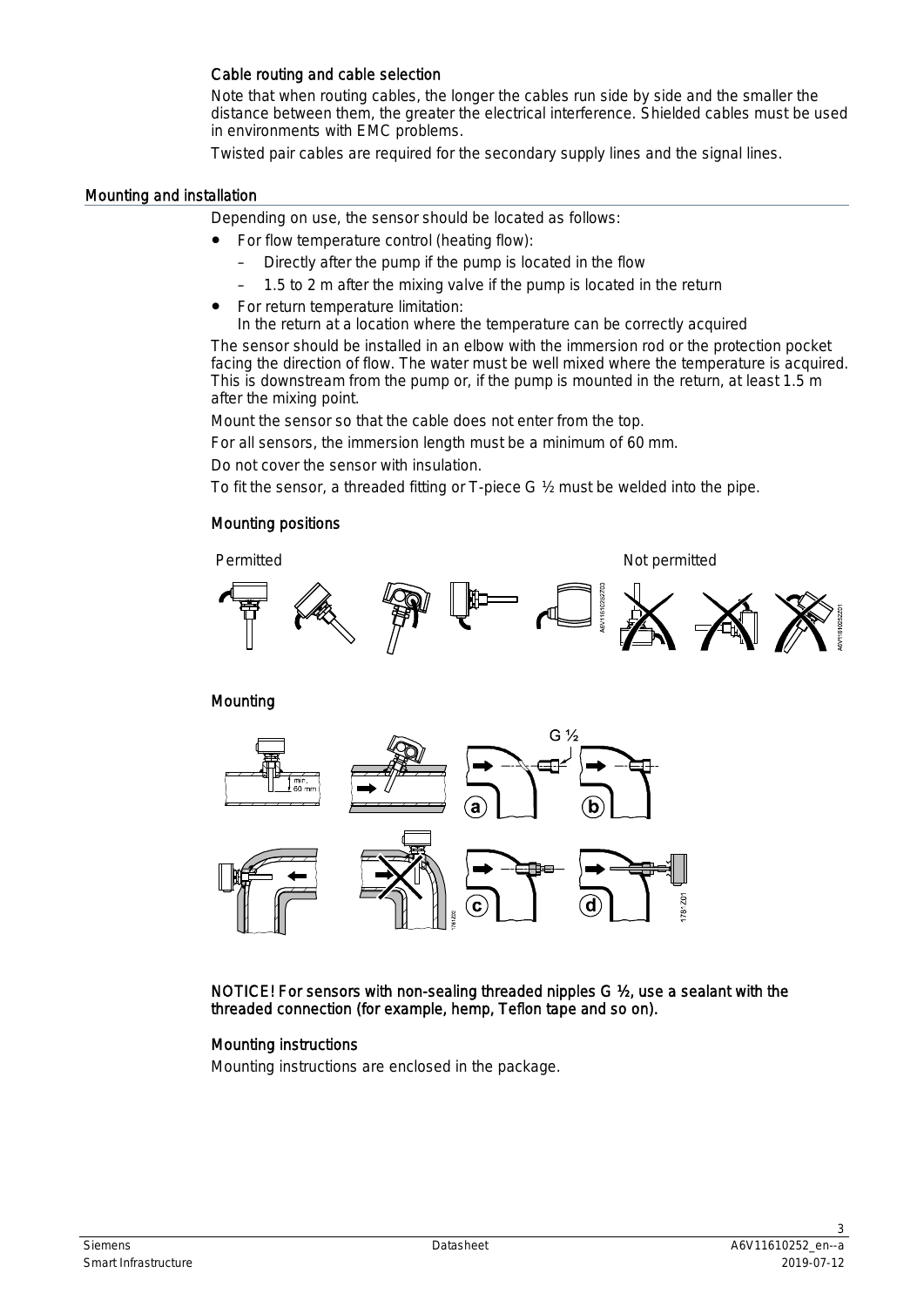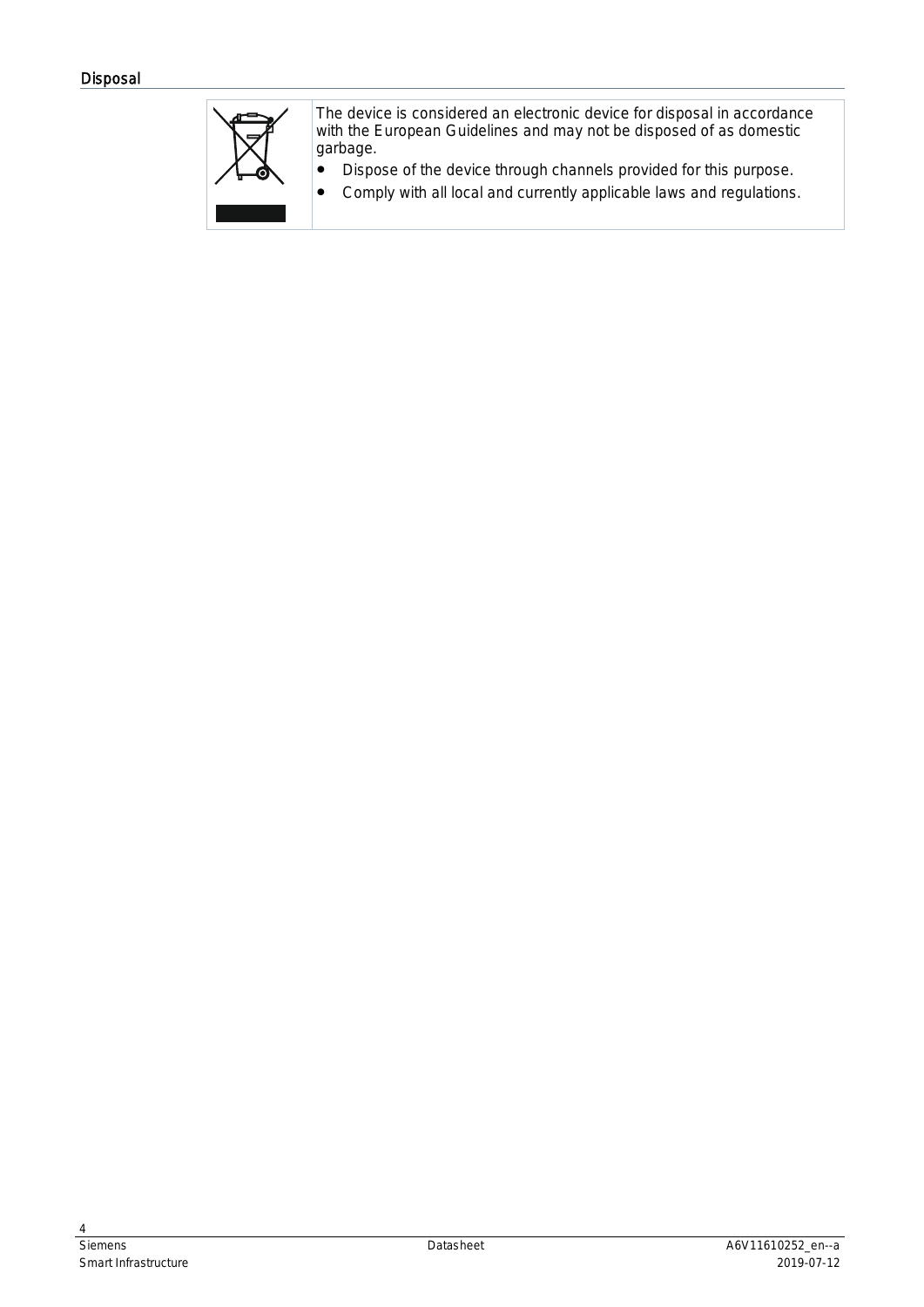| <b>Function</b>        |                                             |  |
|------------------------|---------------------------------------------|--|
| Communication          | Modbus RTU (RS-485)                         |  |
| Supported baud rate    | 9600: 19200: 38400: 57600: 76800: 115200    |  |
| Transmission format    | $1 - 8 - E - 1$ : 1-8-O-1: 1-8-N-1: 1-8-N-2 |  |
| <b>Bus termination</b> | 120 ohm, jumper selection                   |  |

For detailed information about specific functions, see Basic documentation (A6V11610643 \*).

| Power supply                         |                                                                                                                                                                   |
|--------------------------------------|-------------------------------------------------------------------------------------------------------------------------------------------------------------------|
| Operating voltage                    | Safety extra-low voltage (SELV)<br>AC 24 V +20 % or DC13.535 V or<br>AC/DC 24 V class 2 (US)                                                                      |
| Frequency                            | 50/60 Hz at AC 24 V                                                                                                                                               |
| External supply line protection (EU) | Fuse slow max, 10 A<br>or<br>Circuit breaker max. 13 A<br>Characteristic B, C, D according to EN 60898<br>or<br>Power source with current limitation of max. 10 A |
| Power consumption                    | $\leq$ 1.5 VA                                                                                                                                                     |

| <b>Functional data</b>                                      |                                  |
|-------------------------------------------------------------|----------------------------------|
| Measuring range                                             | $-10120 °C$                      |
| Immersion length                                            | $100 \text{ mm}$                 |
| Sensing element                                             | Pt 1000 class B to DIN EN 60 751 |
| Time constant<br>With pocket<br>Without pocket              | 30 s at 2 m/s<br>8 s at 2 m/s    |
| Measuring accuracy in the range of<br>070 °C<br>$-10120 °C$ | $+1$ K<br>±1.4K                  |
| Nominal pressure                                            | <b>PN 16</b>                     |

| Ambient conditions and protection classification |                             |  |  |
|--------------------------------------------------|-----------------------------|--|--|
| Protection degree of housing                     | IP54 according to EN 60529  |  |  |
| Protection class                                 | III according to EN 60730-1 |  |  |
| <b>Environmental conditions</b>                  |                             |  |  |
| Transport                                        | IEC 60721-3-2               |  |  |
| Climatic conditions                              | Class 2K3                   |  |  |
| Temperature                                      | $-2570 °C$                  |  |  |
| Humidity                                         | $<$ 95 % r.h.               |  |  |
| Mechanical conditions                            | Class 2M2                   |  |  |
| Operation                                        | IEC 60721-3-3               |  |  |
| Climatic conditions                              | Class 3K5                   |  |  |
| Temperature (housing)                            | $-4070 °C$                  |  |  |
| Humidity (housing)                               | $595%$ r.h.                 |  |  |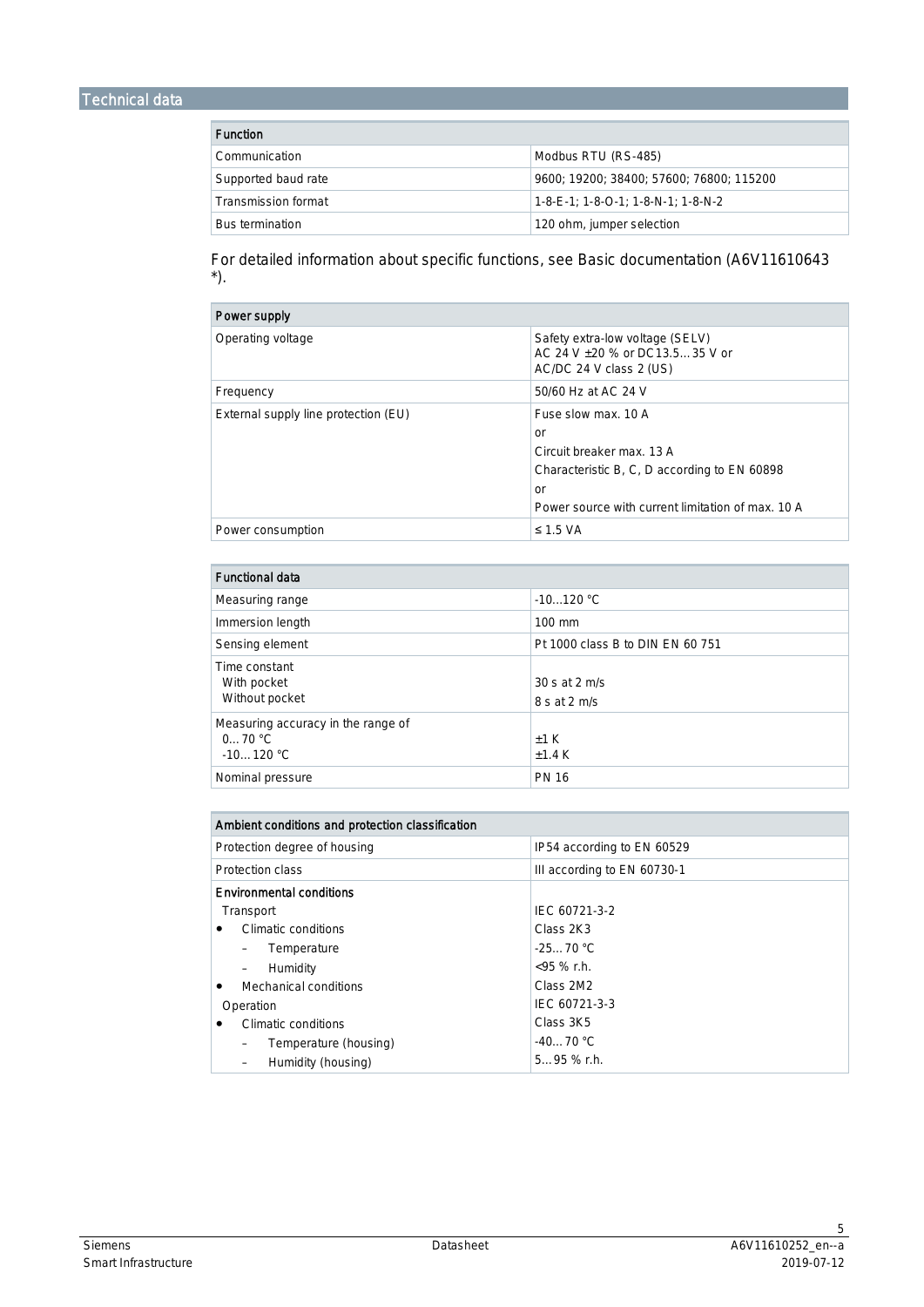| Standards, directives and approvals          |                                                                                                                                                                                                                                    |  |  |
|----------------------------------------------|------------------------------------------------------------------------------------------------------------------------------------------------------------------------------------------------------------------------------------|--|--|
| Product standard                             | EN 60730-1, EN 60730-2-9, EN 61000-6-2,<br>EN 61000-6-3<br>Automatic electrical controls for household and similar<br>use                                                                                                          |  |  |
| Electromagnetic compatibility (Applications) | For use in residential, commerce, light-industrial and<br>industrial environments                                                                                                                                                  |  |  |
| EU conformity (CE)                           | A5W00028382A *)                                                                                                                                                                                                                    |  |  |
| RCM conformity                               | A5W00028384A *)                                                                                                                                                                                                                    |  |  |
| UL                                           | UL 873, http://ul.com/database                                                                                                                                                                                                     |  |  |
| Environmental compatibility                  | The product environmental declaration (A5W90011832<br>*) contains data on environmentally compatible product<br>design and assessments (RoHS compliance, materials<br>composition, packaging, environmental benefit,<br>disposal). |  |  |

| General                                                        |                                                                  |  |  |
|----------------------------------------------------------------|------------------------------------------------------------------|--|--|
| Cable lengths for measuring signal<br>Max. perm. cable lengths | See data sheet for the device handling the signal                |  |  |
| Electrical connections terminals for                           | $1 \times 2.5$ mm <sup>2</sup> or $2 \times 1.5$ mm <sup>2</sup> |  |  |
| Cable entry gland (enclosed)                                   | M $16 \times 1.5$                                                |  |  |
| Materials and colors                                           |                                                                  |  |  |
| Base                                                           | Polycarbonate, RAL 7001 (silver-grey)                            |  |  |
| Cover                                                          | Polycarbonate, RAL 7035 (light-grey)                             |  |  |
| Immersion rod                                                  | Stainless steel to DIN 17 440<br>Steel 1.4571                    |  |  |
| Cable entry gland                                              | PA, RAL 7035 (light-grey)                                        |  |  |
| Packaging                                                      | Corrugated cardboard                                             |  |  |
| Weight including package                                       | Approx. 184.4 q                                                  |  |  |

\*) The documents can be downloaded from <http://siemens.com/bt/download>.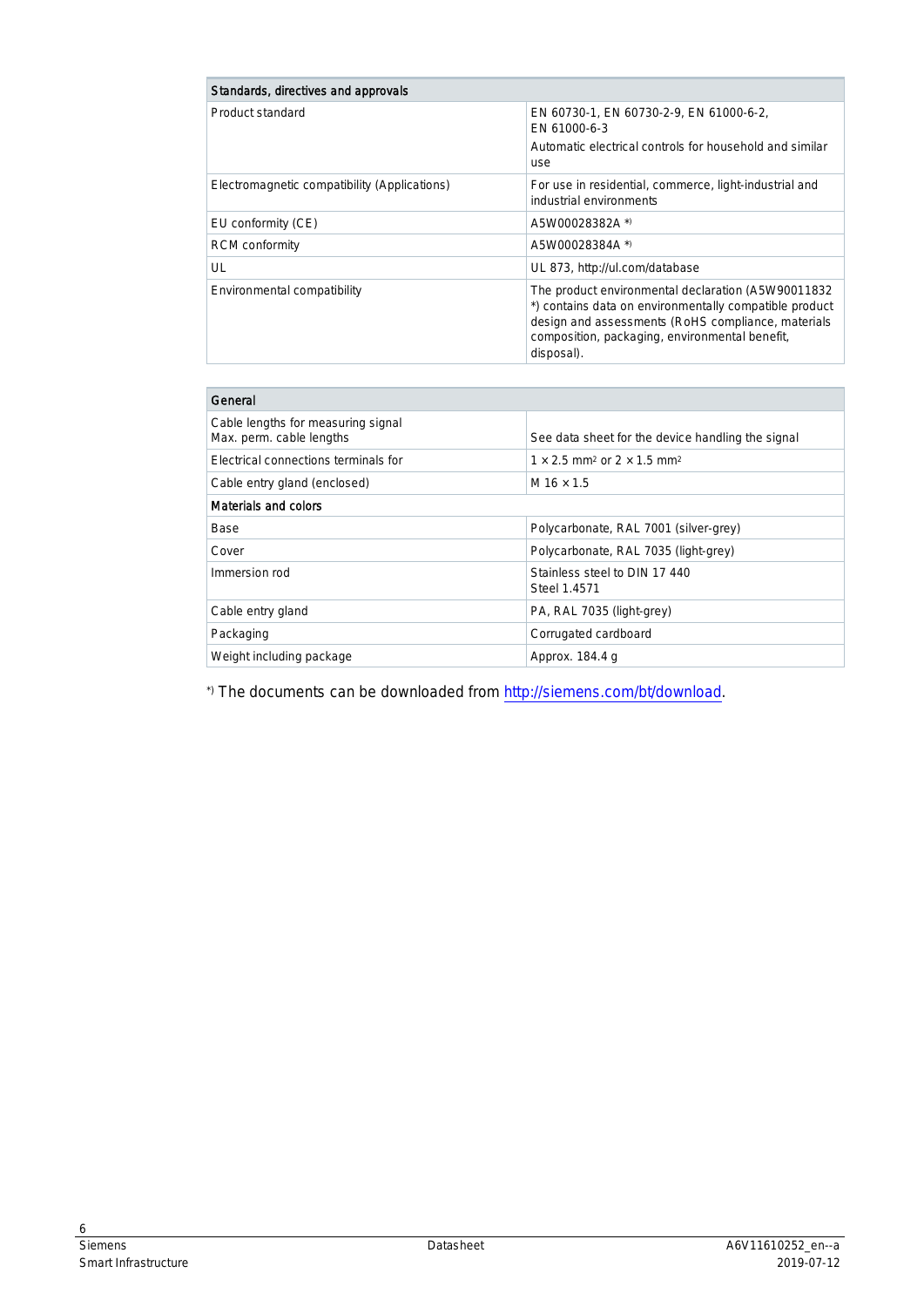## Connection terminals